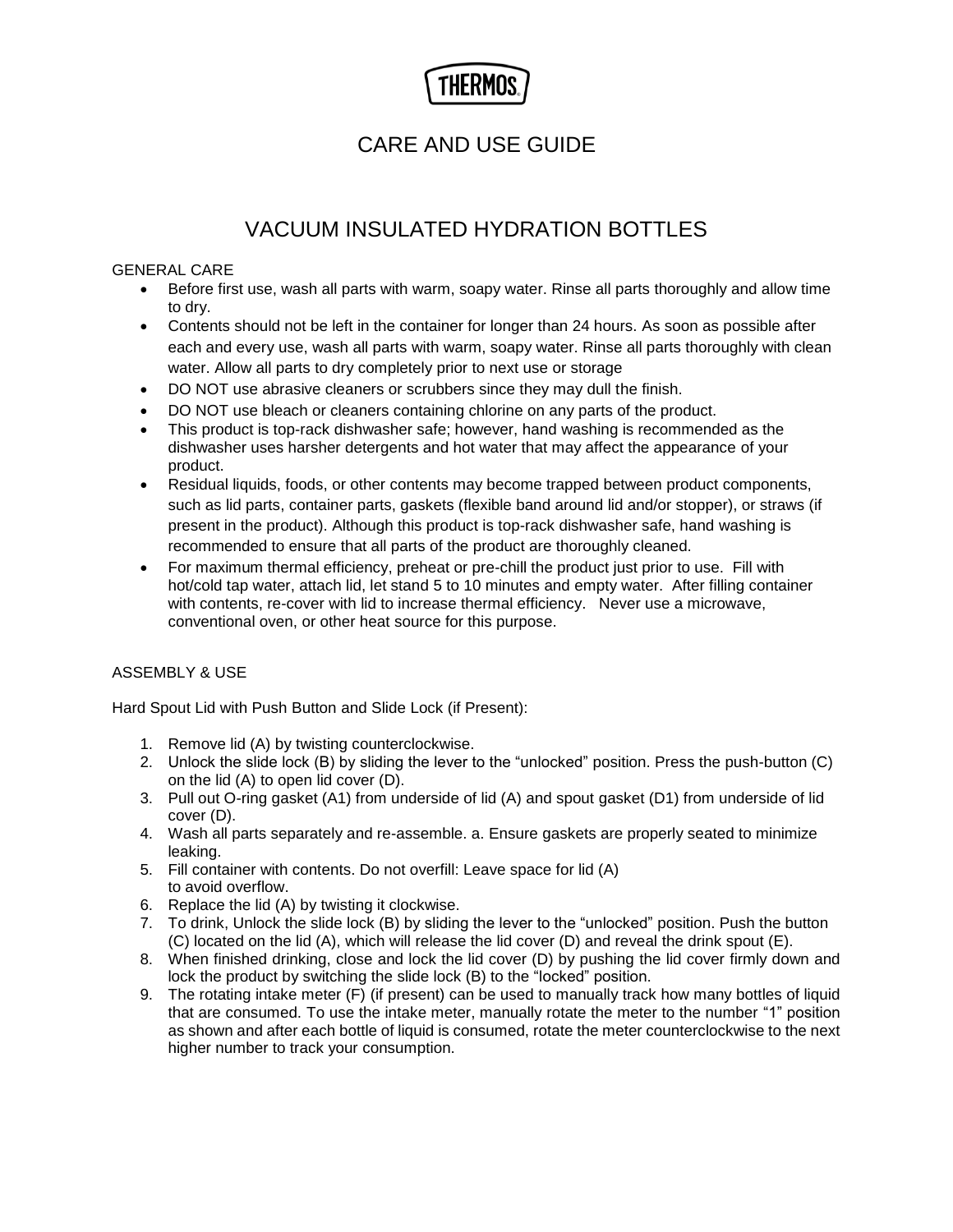

Image for reference only. Actual product may vary.

Hard Spout Lid (If Present):

- 1. Remove lid (A) by twisting counterclockwise.
- 2. Unlock the drinking spout cover (B) by twisting spout cover counterclockwise until the cover fully stops twisting (about 1/4 turn). Pull up on spout cover to open and expose drinking spout (C).
- 3. Pull out O-ring gasket (A1) from underside of lid (A) and spout cover gasket (B1) from underside of spout cover (B).
- 4. Wash all parts separately and re-assemble.
	- a. Ensure gaskets are properly seated to minimize leaking.
- 5. Fill container with contents. Do not overfill: Leave space for lid (A) to avoid overflow.
- 6. Replace the lid (A) by twisting it clockwise.
- 7. To drink, unlock the drinking spout cover (B) by twisting spout cover counterclockwise until the spout cover fully stops twisting (about 1/4 turn). Pull up on spout cover to open and expose drinking spout (C).
- 8. When finished drinking, close and lock the spout cover (B) by twisting spout cover clockwise until the spout cover fully stops twisting (about 1/4 turn



Image for reference only. Actual product may vary.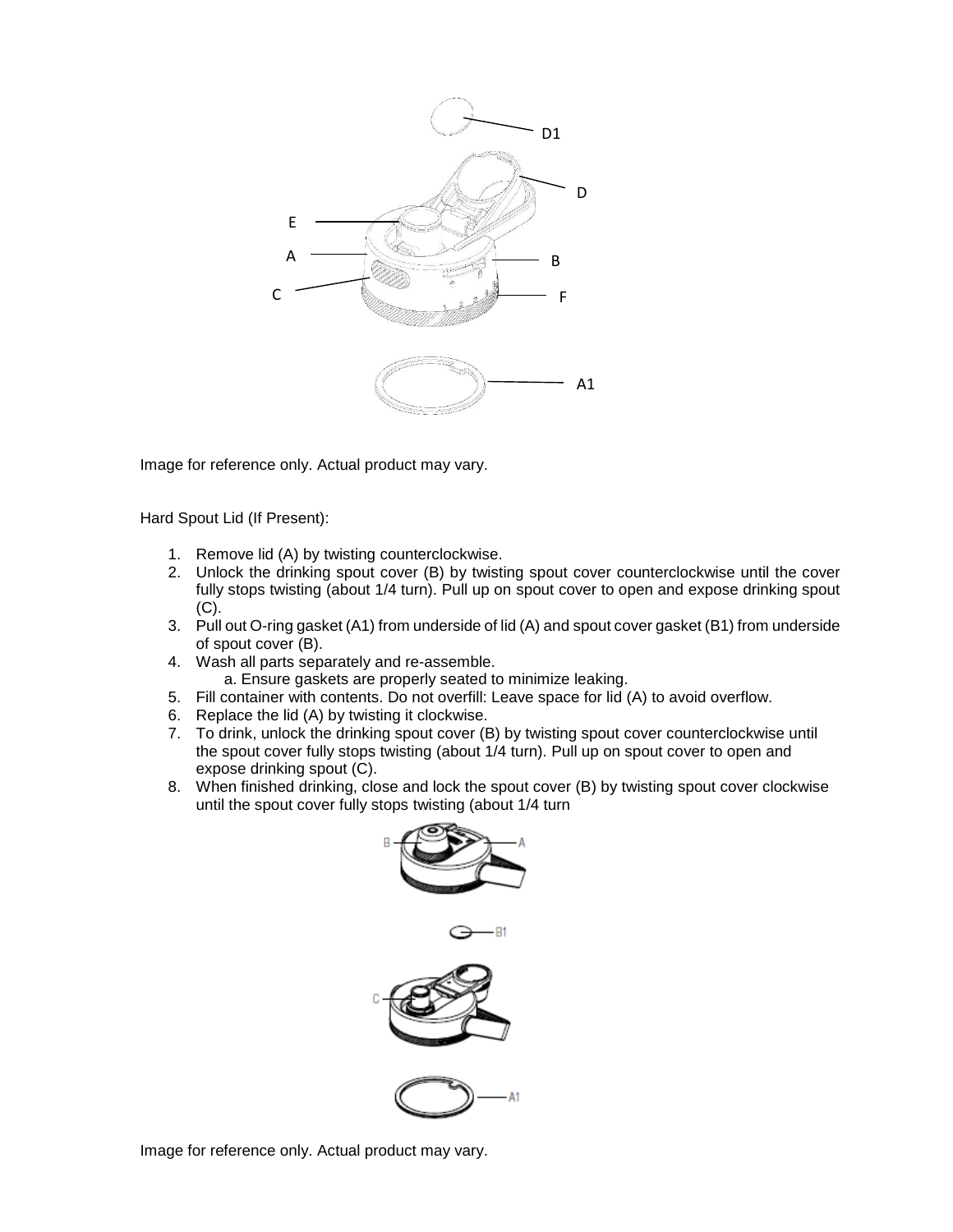#### WARNINGS

- DO NOT use product in microwave, on stove-top, or in any type of oven.
- NOT FOR USE WITH HOT LIQUIDS: For cold liquids only. Hot liquids may burn or scald user.
- Always test temperature of contents before consuming.
- DO NOT overfill the container: Leave space at top of container for lid to avoid overflow.
- If applicable to product, the carabiner style attachment on the lid is not intended for climbing. It is intended solely for the purpose of attaching keys to the product or attaching the product to backpacks or other gear for transport.
- Check periodically to make sure any gasket (flexible band around lid and/or stopper) is present and properly positioned to prevent contents from passing through stopper when stopper is closed (if applicable to product). Missing, worn or misaligned gaskets may cause product to leak.
- In general, contents should not be left in container for longer than 24 hours. However, the rate at which contents spoil depends on several factors. Certain contents that include, for example, dairy and/or tomato may start to spoil sooner. Proceed with caution when using the product with quick spoiling contents.
- If contents are left in container longer than 24 hours, or you suspect spoilage, use caution when opening container. Contents spoilage can cause pressure inside container to build, possibly leading to forceful ejection of stopper or contents. In such circumstances, before attempting to open container, ENSURE THE OPENING IS POINTED AWAY FROM THE USER OR OTHER PERSONS TO AVOID INJURY.
- DO NOT use tools or devices to force container to open.
- If you are unable to open container by hand, do not open it and dispose of it at your local waste facility.
- DO NOT use to store or carry carbonated drinks or dry ice. This may cause lid/stopper and contents to eject forcefully or leak.

#### LIMITED WARRANTY

Thermos L.L.C. warrants this Genuine Thermos Brand product to be free from defects in material or workmanship for five year from date of purchase. This warranty does not cover ordinary wear and tear or color fading, or any condition affected by abuse, neglect, alteration, accident or improper use or maintenance.

We will, at our option, repair or replace any product component part that fails to conform to this warranty within 30 days after its receipt by our factory service department. IN NO EVENT WILL THERMOS BE LIABLE FOR INCIDENTAL, CONSEQUENTIAL OR SPECIAL DAMAGES.

Some jurisdictions do not allow the exclusion of incidental, consequential or special damages, so the preceding exclusion may not apply to you.

This is a factory guarantee.

Please do not return this product to the retailer.

Send defective unit or component along with written explanation of defect directly to: Thermos L.L.C. - Warranty Service 355 Thermos Road Batesville, MS 38606, USA 1-800-831-9242 www.thermos.com

In Canada: 1-800-669-7065 www.thermosbrand.ca This warranty gives you specific legal rights and you may also have other rights, which vary from state to state or province to province.

THE FOREGOING WARRANTY IS EXCLUSIVE AND IN LIEU OF ALL OTHER WARRANTIES, REPRESENTATIONS OR CONDITIONS OF QUALITY AND PERFORMANCE, WHETHER WRITTEN, ORAL OR IMPLIED, INCLUDING ANY IMPLIED WARRANTIES OF MERCHANTABILITY OR FITNESS